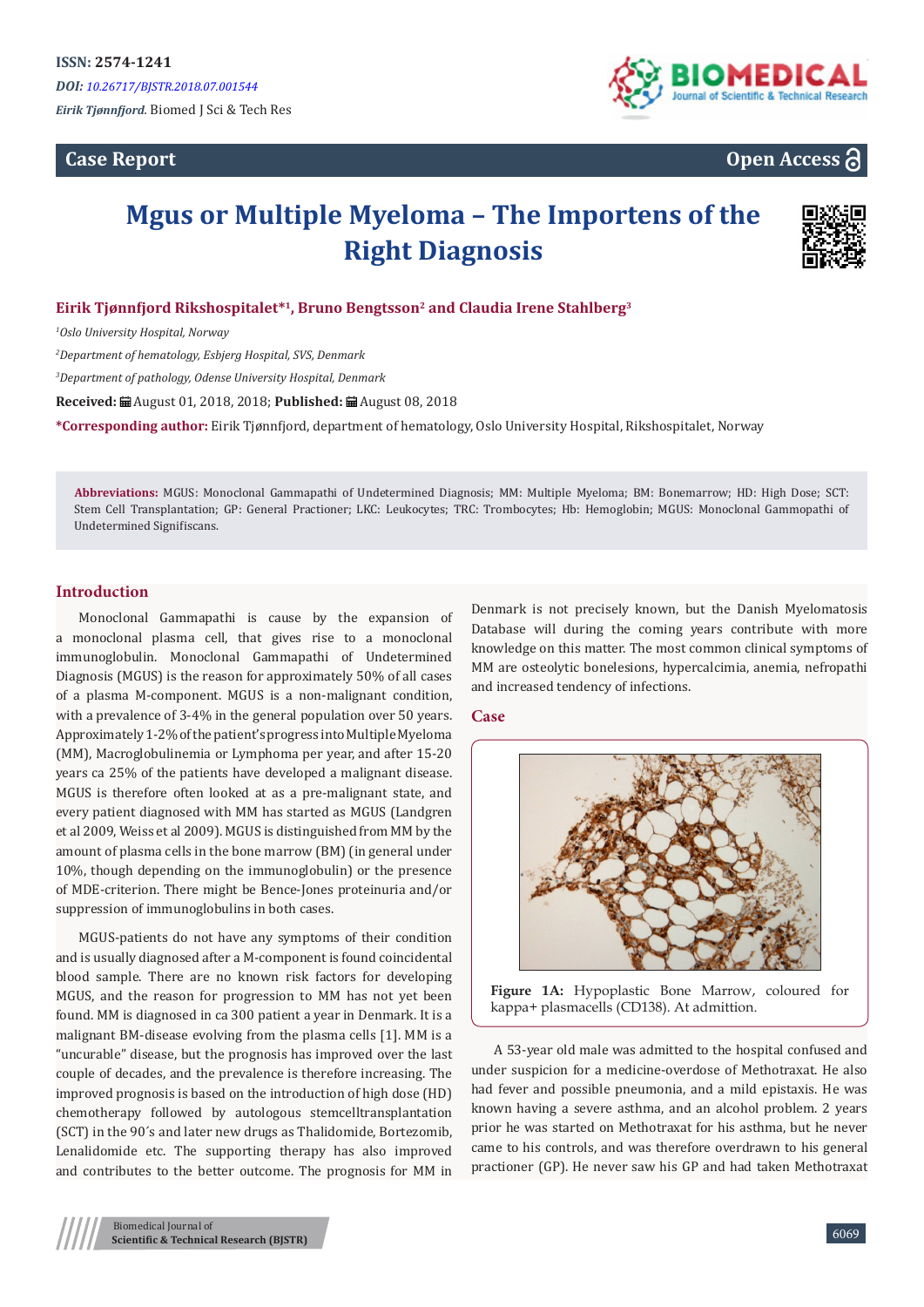for 2 years without being controlled, neither by blood samples nor physical check-up [2]. At admittion we found CRP (C-reactive protein) 120, Leukocytes (LKC) 12, Thrombocytes (TRC) 200 and Hemoglobin (Hb) 8,7. The rest of his paraclinic was normal. He was started on Tazocin iv and Fluconazol because of oral candidiasis.4 days later he did not get better. CRP 259, LKC 0,68, TRC 17 and Hb 6,9 (pancytopenia). He is being transfused with thrombocytes, changed in antibiotics to Meropenem iv and is also started on Neupogen to help rising the leukocytes. It does not help and an acute bonemarrow (BM) examination is performed, and an ultrasound of the abdomen is also executed. At admittion and again before changing his antibiotics he is vinylated and his Urine is checked for bacteria, both negative (Figures 1A & 1B), [3].



**Figure 1B:** Normoplastic BM, coluored for kappa+ plasmacells. After regeneration.

The BM shows 60% monoclonal IgA plasma cells, prognostic for Multiple Myeloma (MM), and the blood follows up with elevated IgA and suppressed IgG and IgM, normal Beta-2- microglobulin, Ca-ion and creatinin. X-ray of the bones is without osteolytical changes. The patient is gradually becoming better, his fever drops, and his CRP decreases as well as his hematological parameters. 2 weeks later his Hb, TRC and LKC is normalized and before starting the treatment for his MM, the BM is controlled. Surprisingly the monoclonal plasma cells only accounts for approximal 5% and the diagnosis is changed to Monoclonal Gammopathy of Undetermined Significands (MGUS), and no treatment is indicated [4].

#### **Discussion**

MGUS is a benign condition and those not need treatment, while MM is a malign progressive disease where the controls must be closer and often will need treatment shortly after diagnoses, either some kind of anti-neoplastic treatment or supportive care, f.ex. transfusion, Bisphosfonat etc. The correct diagnosis is therefore extremely important, as far as prognosis but also because of the treatment that not is "free" but has side effects and in some cases can be hard for the patients. In this case the MM was diagnosed on

"false" conditions, because the BM was performed when the patient was pancytopen, and therefore the marrow did not give us the full picture. The malignant plasma cells had a survival benefit and made up an abnormal percentage of the cells. After regeneration the diagnose was altered, something that makes an enormous difference for the patient and his prognosis (Table 1).

**Table 1:** Blood samples during admittens to hospital. At admittens pancytopenia and infection due to an overdose of Metothraxat. Finally, at discharge peripheral hematology is normal and the diagnosis of MGUS is given.

|                         | $12/7 - 13$ | $15/7 - 13$ | $17/7 -$<br>13 | $23/7 - 13$ | $26/7 -$<br>13 |
|-------------------------|-------------|-------------|----------------|-------------|----------------|
| $Hb$ (mmol/L)           | 6,9         | 7,0         | 6,3            | 7,1         | 7,2            |
| LKC (10E9/L)            | 0,68        | 0,69        | 0,79           | 18,6        | 14,8           |
| TRC (10E9/L)            | 62          | 17          | 27             | 202         | 476            |
| LDH (U/L)               |             |             | 136            | 429         | 289            |
| $CRP$ (mg/L)            | 261         | 166         | 163            | 12          | 4,6            |
| IgA(g/L)                |             |             | 13,5           | 12,9        | 11,9           |
| lgG(g/L)                |             |             | 4,3            | 4,9         | 4,4            |
| lgM(g/L)                |             |             | 0,19           | 0,25        | 0,26           |
| Kappa/Lambda<br>ratio   |             |             | 4,6            | 3,1         |                |
| Kappa (frit)<br>(mg/L)  |             |             | 33,3           | 19,3        |                |
| Lambda (frit)<br>(mg/L) |             |             | 7,3            | 6,3         |                |

 Even though MGUS is a non-malignant condition, research has shown that patients diagnosed with MGUS is at increased risk of developing several different pathological conditions and malignancies, including DVT/PE, fractures, hypocalcemia and more, indicating that there is an increased osteoclastic activity and hyper coagulating tendency early in the pathogenesis of plasma cell neoplasia. There has also been shown that patients with MGUS has an impaired life expectancy, even if they do not progress to MM or Lymphoma.

#### **References**

- 1. [\(2003\) The International Myeloma Working Group, Criteria for the](https://www.ncbi.nlm.nih.gov/pubmed/12780789) [classification of monoclonal gammopathies, multiple myeloma and](https://www.ncbi.nlm.nih.gov/pubmed/12780789) [related disorders: a report of the International Myeloma Working Group.](https://www.ncbi.nlm.nih.gov/pubmed/12780789) [British Journal of Haematology 121: 749-757](https://www.ncbi.nlm.nih.gov/pubmed/12780789)
- 2. [\(2012\) Diagnostik og behandling af myelomatose. Retningslinje fra](https://www.hematology.dk/index.php/vejledninger/kliniske/myelomatose/356-myelomatose-2017/file) [Dansk Myelomatose Studie Gruppe \(DMSG\), Germany.](https://www.hematology.dk/index.php/vejledninger/kliniske/myelomatose/356-myelomatose-2017/file)
- 3. [Kyle RA, Therneau TM, Rajkumar V, Offord JR, Larson DR, et al.](https://www.ncbi.nlm.nih.gov/pubmed/11856795) [\(2002\) A long-term study of prognosis in monoclonal gammopathy of](https://www.ncbi.nlm.nih.gov/pubmed/11856795) [undetermined significance. N Engl J Med 346: 564-569.](https://www.ncbi.nlm.nih.gov/pubmed/11856795)
- 4. [Landgren \(2010\) Monoclonal Gammopathy of Undetermined Significance](https://www.ncbi.nlm.nih.gov/pubmed/21239809) [and Smoldering Myeloma: NewInsights into Pathophysiology and](https://www.ncbi.nlm.nih.gov/pubmed/21239809) [Epidemiology. Hematology pp. s295-310](https://www.ncbi.nlm.nih.gov/pubmed/21239809).